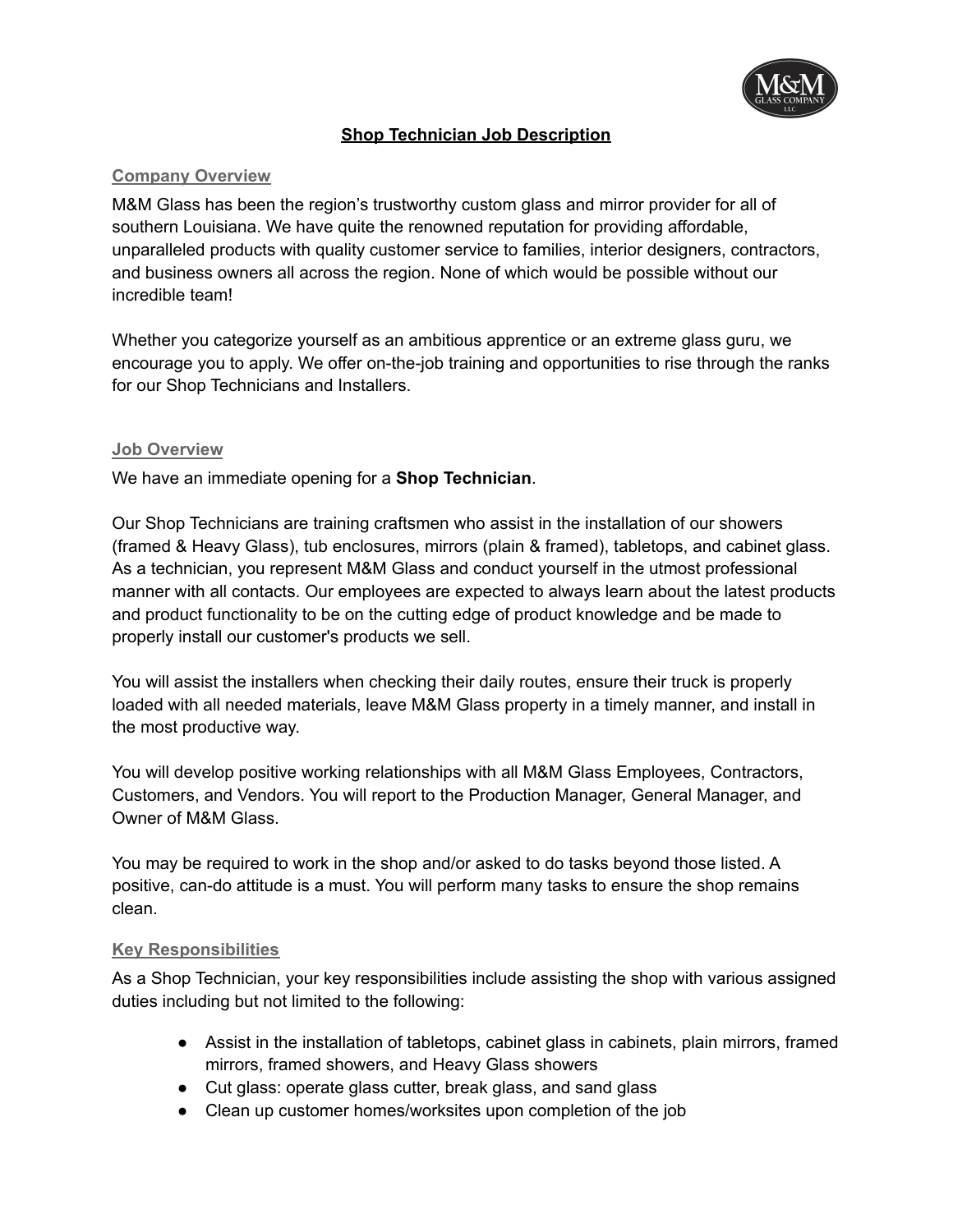

- Maintain assigned truck maintenance checklist, keep track of the condition of the truck provided by M&M Glass
- Load assigned truck with all materials necessary for the completion of each job.
- Maintain tidy trucks by cleaning out interiors daily and washing the exterior weekly.
- Manage work time in a fashion that ensures all company needs and goals are met
- Maintain appropriate reports for vehicles
- Portray a willingness to learn and can follow the instructions of supervisors
- Other duties as assigned

## **Job Requirements**

- Must be able to accurately read a tape measure, use a laser level and use the appropriate math for calculating (adding and subtracting fractions) in a timely manner
- Lift, carry, and handle glass up to 70 lbs in a safe manner
- Wear safety equipment at all appropriate times when handling glass products
- Follow M&M Glass safety procedures, rules & regulations
- Maintain assigned tools for the job provided by M&M Glass
- Abide by the approved uniform policy of M&M Glass
- Maintain secrecy with regards to all M&M Glass Business, Sales, and Marketing strategies and practices

# **Preferred Qualifications**

- High School Diploma or GED
- $\bullet$  25 + years of age

# **Benefits**

The spirit of the below policies and benefits is to ensure a balance between home and work life.

- Paid vacations *and* holidays
	- Time off, including vacation, must be requested at least two weeks in advance
	- Time off is granted based on availability
	- Receiving prior approval for additional time off may be considered by talking in advance to the General Manager and Production Manager
- Great hours
	- The scheduled report time is 6:30AM and most days will end at or before 4PM
	- Technicians are NOT docked for time spent on lunch
	- There may be exceptions to hours based on early installs with lengthy travel times.
	- The average workweek will be around 40 hours. Sometimes, overtime will be required. Weekend work is sometimes available at the overtime rate on a volunteer basis.
- Exceptional Insurance Options
	- Medical